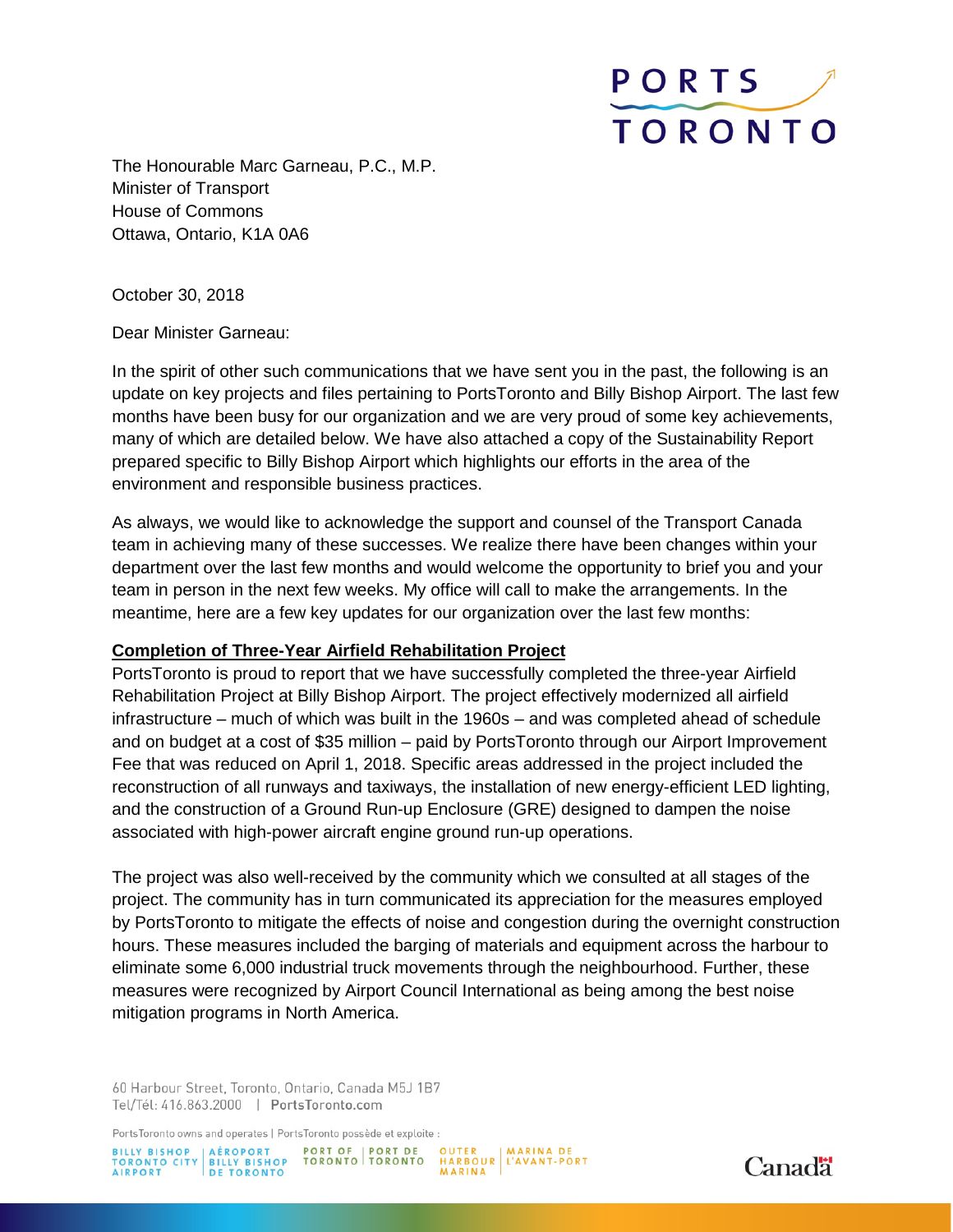

# **Terminal Construction Completed**

Over the last two years, passenger terminal owner Nieuport Aviation Infrastructure Partners has undertaken a construction project to increase the footprint of the passenger terminal at Billy Bishop Airport to modernize and improve lounges, introduce food and retail concessions, activate an 11th gate, and develop the physical framework for a preclearance facility at the airport. This work is now complete and passengers are reaping the benefit of more space, more seating and more amenities to make their travel experience even better.

# **U.S. Preclearance at Billy Bishop Airport**

PortsToronto continues to work towards an agreement that would allow for the introduction of preclearance at Billy Bishop Airport. We have made some progress in the area of CBP staffing expense and cost recovery, however cost challenges remain, as they do additionally in the areas of baggage handling and mandatory policing. We hope to work through these remaining issues and become the first preclearance facility in Canada under the new LRMA. We are also aware of the broader concern that if this program is too costly for Billy Bishop Airport, it will not be implemented here, leaving it somewhat unlikely that any other facility could open under the new cost structure, which would disappoint the work of many on both sides of the border over the last several years.

## **Public Opinion Polling for Billy Bishop Airport**

In August 2018, Environics Research was commissioned to conduct a public opinion poll of more than 1,200 Torontonians to gather feedback on the airport, its operations and its impact. The survey included an oversampling of the waterfront area (300 residents) given its proximity to the airport. We are very pleased with the results which indicate:

- Three-quarters (73%) of all respondents have a positive impression of Billy Bishop Airport. Only 8% have a negative opinion.
- Usage and positive opinion of Billy Bishop Airport is highest amongst those who live along the Waterfront.
- 97% of Billy Bishop Airport users have a positive opinion of the airport.
- 80% of respondents believe Billy Bishop Airport is a valuable asset to the City of Toronto and three-quarters (76%) of respondents believe the airport is an important driver for economic growth and job creation.
- 42% walk, bike, shuttle or use TTC to get to/from the airport. Incidentally, this number is validated by a modality study conducted by Dillon Consulting which measured actual access patterns.

This research comes on the heels of Billy Bishop Airport winning Airport Council International's Airport Service Quality Award for Best Airport in North America (2M+ passengers) at a ceremony in Halifax in September.